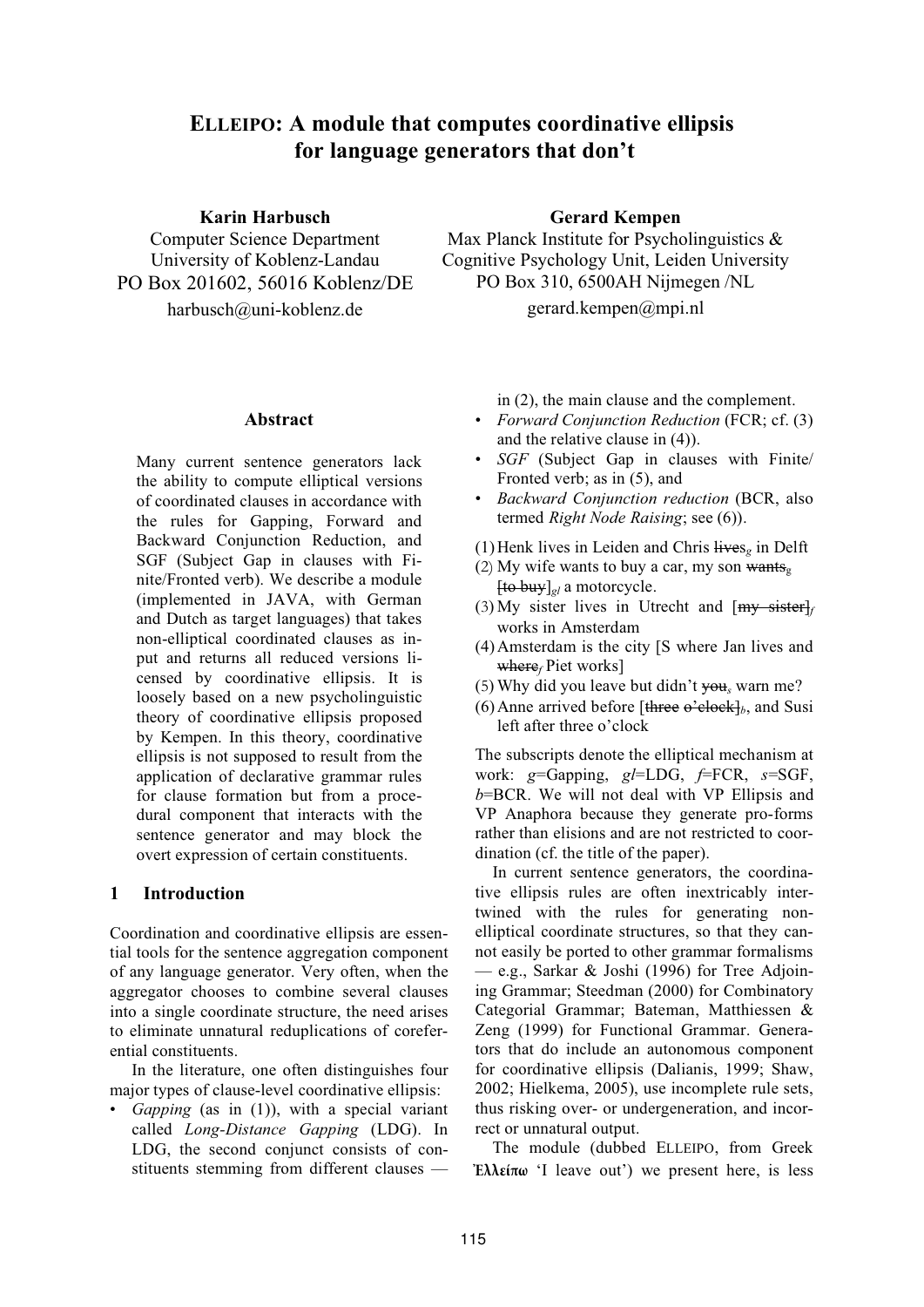formalism-dependent and, in principle, less liable to over- or undergeneration than its competitors. In Section 2, we sketch the theoretical background. Section 3 and the Appendix describe our implementation, with examples from German. Finally, in Section 4, we discuss the prospects of extending the module to additional constructions.

## **2 Some theoretical background**

ELLEIPO is loosely based on Kempen's (subm.) psycholinguistically motivated syntactic theory of clausal coordination and coordinative ellipsis. It departs from the assumption that the generator's strategic (conceptual, pragmatic) component is responsible for selecting the concepts and conceptual structures that enable identification of discourse referents (except in case of syntactically conditioned pronominalization). The strategic component may conjoin two or more clauses into a coordination and deliver as output a *non-reduced sequence* of conjuncts.<sup>1</sup> The concepts in these conjuncts are adorned with *reference tags,* and identical tags express coreferentiality.

Structures of this kind serve as input to the (syn)tactical component of the generator, where they are grammatically encoded (lexicalized and given syntactic form) without any form of coordinative ellipsis. The resulting non-elliptical structures are input to ELLEIPO, which computes and executes options for coordinative ellipsis.

ELLEIPO's functioning is based on the assumption that *coordinative ellipsis does not result from the application of declarative grammar rules for clause formation but from a procedural component that interacts with the sentence generator and may block the overt expression of certain constituents.* Due to this feature, ELLEIPO can be combined, at least in principle, with various grammar formalisms. However, this advantage is not entirely *gratis*: The module needs a formalism-dependent interface that converts generator output to a (simple) *canonical form*.

## **3 A sketch of the algorithm**

This sketch presupposes *and-*coordinations of only *n*=2 conjuncts. Actually, ELLEIPO handles *and*-coordinations with  $n \geq 2$  conjuncts if, in every pair of conjuncts, the major constituents embody the same pattern of coreferences and contrasts.

ELLEIPO takes as input a non-elliptical *syntactic* structure that should meet the following four canonical form criteria (see Fig. 1 for the input tree corresponding to example (7).

(7) Susi hörte dass Hans einen Unfall hatte Susi heard that Hans an accident had und dass*<sup>f</sup>* Hans*f*sterben könnte and that Hans die might 'Susi heard that Hans had an accident and might die'

 $\Box$  Categorial (phrasal and lexical) nodes bolded in Fig.  $1 - \text{carry reference tags (pre-}$ sumably propagated from the generator's strategic component). E.g., the tag "7" is attached to the root and head nodes of both exemplars of NP *Hans* in Fig. 1, indicating their coreferentiality. For the sake of computational uniformity, we also attach reference tags to non-referring lexical elements. In such cases, the tags denote *lexical* instead of referential identity. For instance, the fact that the two tokens of subordinating conjunction *dass* 'that' in Fig. 1 carry the same tag, is interpreted by ELLEIPO as indicating lexical identity. In combination with other properties, this licenses elision of the second *dass* (see (7)).

□ The conjuncts are sister nodes separated by coordinating conjunctions; we call these configurations *coordination domains*. The order of the conjuncts and their constituents is defined.

 $\Box$  Every categorial node of the input tree is immediately dominated by a functional node.

 $\Box$  Each clausal conjunct is rooted in an S-node whose daughter nodes (immediate constituents) are grammatical functions. Within a clausal conjunct, all functions are represented at the same hierarchical level. Hence, the trees are "flat," as illustrated in Fig. 1, and similar to the trees in German treebanks (NEGRA-II, TIGER).

ELLEIPO starts by demarcating "superclauses." Kempen (subm.) introduced this notion in his treatment of Gapping and LDG. An S-node dominates a superclause iff it dominates the entire sentence or a clause beginning with a subordinating conjunction (CNJ). In Fig. 1, the strings dominated by  $S_l$ ,  $S_s$  and  $S_{l2}$  are super-

<sup>&</sup>lt;sup>1</sup>The strategic component is also supposed to apply rules of logical inference yielding the conceptual structures that underlie "*respectively* coordinations." Hence, the conversion of clausal into NP coordination (such as *Anne likes biking and Susi likes skating* into *Anne and Susi like biking and skating, respectively* is supposed to arise in the strategic, not the (syn)tactical component of the generator. This also applies to simpler cases without *respectively*, such as *John is skating and Peter is skating* versus *John and Peter are skating*. The module presented here does not handle these conversions (see Reiter & Dale (2000, pp. 133-139) for examples and possible solutions.)

<sup>&</sup>lt;sup>2</sup>Coordinative ellipsis is insensitive to the distinction between "strict" and "sloppy" (token- vs. type-)identity.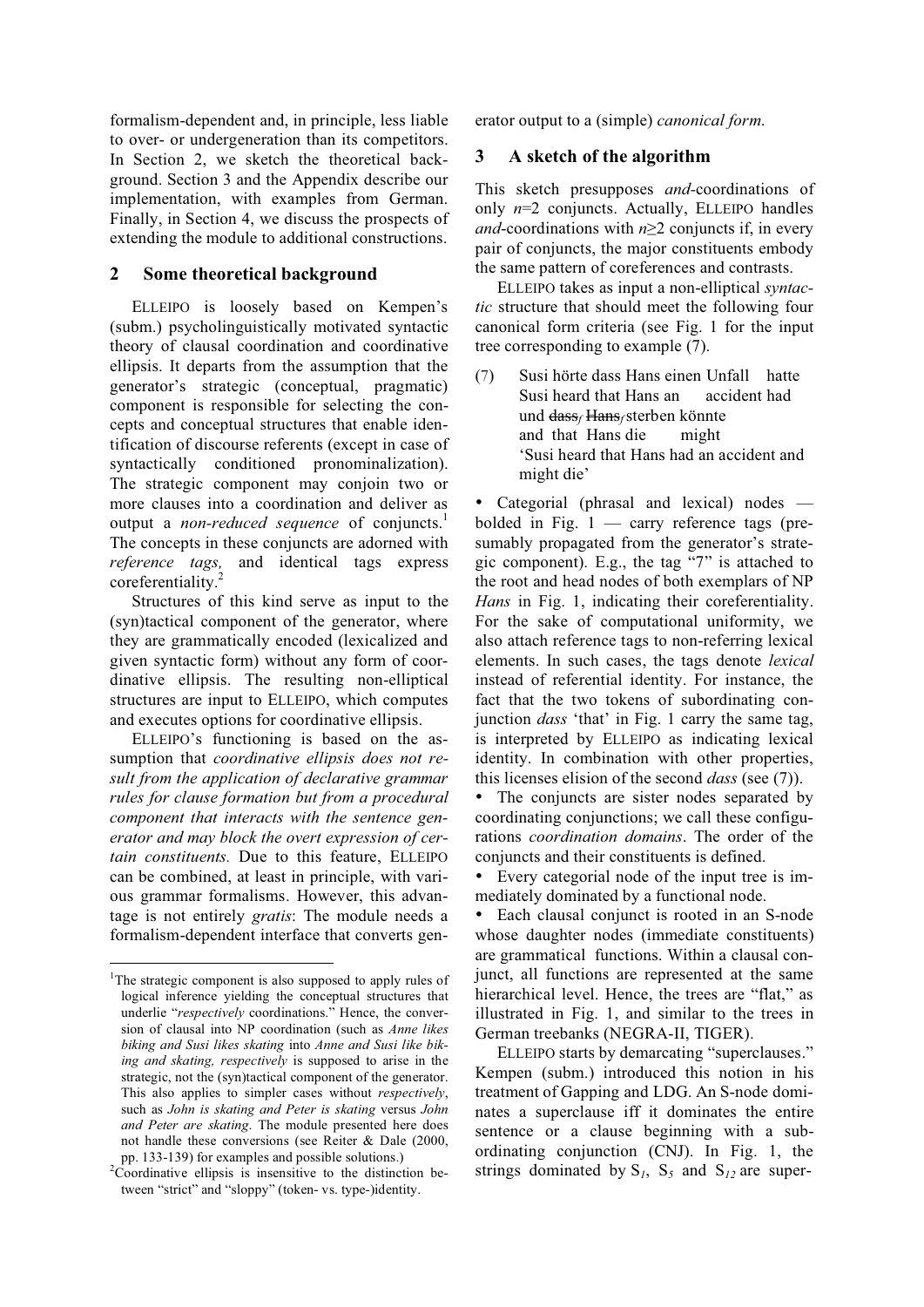

Figure 1. Slightly simplified canonical form of the non-elliptical input tree underlying sentence (7).

clauses. Note that  $S_{12}$  includes clause  $S_{13}$ , which is not a superclause.

Then, ELLEIPO checks all coordination domains for elision options, as follows:

∞ *Testing for forward ellipsis:* Gapping (including LDG), FCR, or SGF. This involves inspecting (recursively for every S-node) the set of immediate constituents (grammatical functions) of the two conjuncts, and their reference tags. Complete constituents of the right-hand conjunct may get marked for elision, depending on the specific conditions listed in the Appendix.

∞ *Testing for BCR*. ELLEIPO checks — wordby-word, going from right to left — the coreference tags of the conjuncts. As a result, complete or partial constituents in the right-hand periphery of the left conjunct may get marked for elision.

The final step of the module is *ReadOut*. After all coordination domains have been processed, a (possibly empty) subset of the terminal leaves of the input tree has been marked for elision. In the examples below, this is indicated by subscript marks. E.g., the subscript "*g*" attached to *esst* 'eat' in (9b) indicates that Gapping is allowed. ReadOut interprets the elision marks and, in 'standard mode,' produces the shortest elliptical string(s) as output (e.g. (9c)). In 'demo mode,' it shows individual and combined elliptical options on user request. Furthermore, *auch* 'too' is added in case of "Stripping," i.e. when Gapping leaves only one constituent as remnant.

Example (10) illustrates a combination of Gapping and BCR, with the three licensed elliptical output strings shown in (10c). In (11), Gapping combines with BCR in the subordinate clauses. The fact that here, in contrast with (10), the subordinate clauses do not start their own superclauses, now licenses LDG. However,

ReadOut prevents LDG to combine with BCR, which would have yielded the unintended string *Anne versucht Bücher und Susi Artikel*.

- (9) *a*. Wir essen Äpfel und ihr esst Birnen 'We eat apples and you(pl.) eat pears'
	- $b$ . Wir essen Äpfel und ihr esst<sub>a</sub> Birnen
	- *c*. Elliptical option:
	- Wir essen Äpfel und ihr Birnen
- $(10)a$ . Ich hoffe, dass Hans schläft und du hoffst, dass Peter schläft 'I hope that Hans sleeps and you hope that Peter sleeps'
	- $b$ . Ich hoffe dass Hans schläft<sub>b</sub> und du hoffst<sub>a</sub> dass Peter schläft
	- *c*. Elliptical options: *Gapping*: Ich hoffe, dass Hans schläft und du, dass Peter schläft
		- *BCR*: Ich hoffe, dass Hans und du hoffst, dass Peter schläft
		- *Gapping and BCR*: Ich hoffe, dass Hans und du, dass Peter schläft
- (11)*a*.Anne versucht Bücher zu schreiben and Susi versucht Artikel zu schreiben 'Anne tries to write books and Susi tries to write articles'
	- $b$ . Anne versucht Bücher zu<sub>b</sub> schreiben, und Susi versucht $_{q}$ Artikel  $\bar{\mathbf{z}}_{g1}$  schreiben<sub>gl</sub>
	- *c*. Elliptical options: *Gapping:* Anne versucht Bücher zu schreiben und Susi Artikel zu schreiben *BCR:* Anne versucht Bücher und Susi
		- versucht Artikel zu schreiben *Gapping and BCR:* Anne versucht
		- Bücher und Susi Artikel zu schreiben
		- *LDG:* Anne versucht Bücher zu schreiben und Susi Artikel